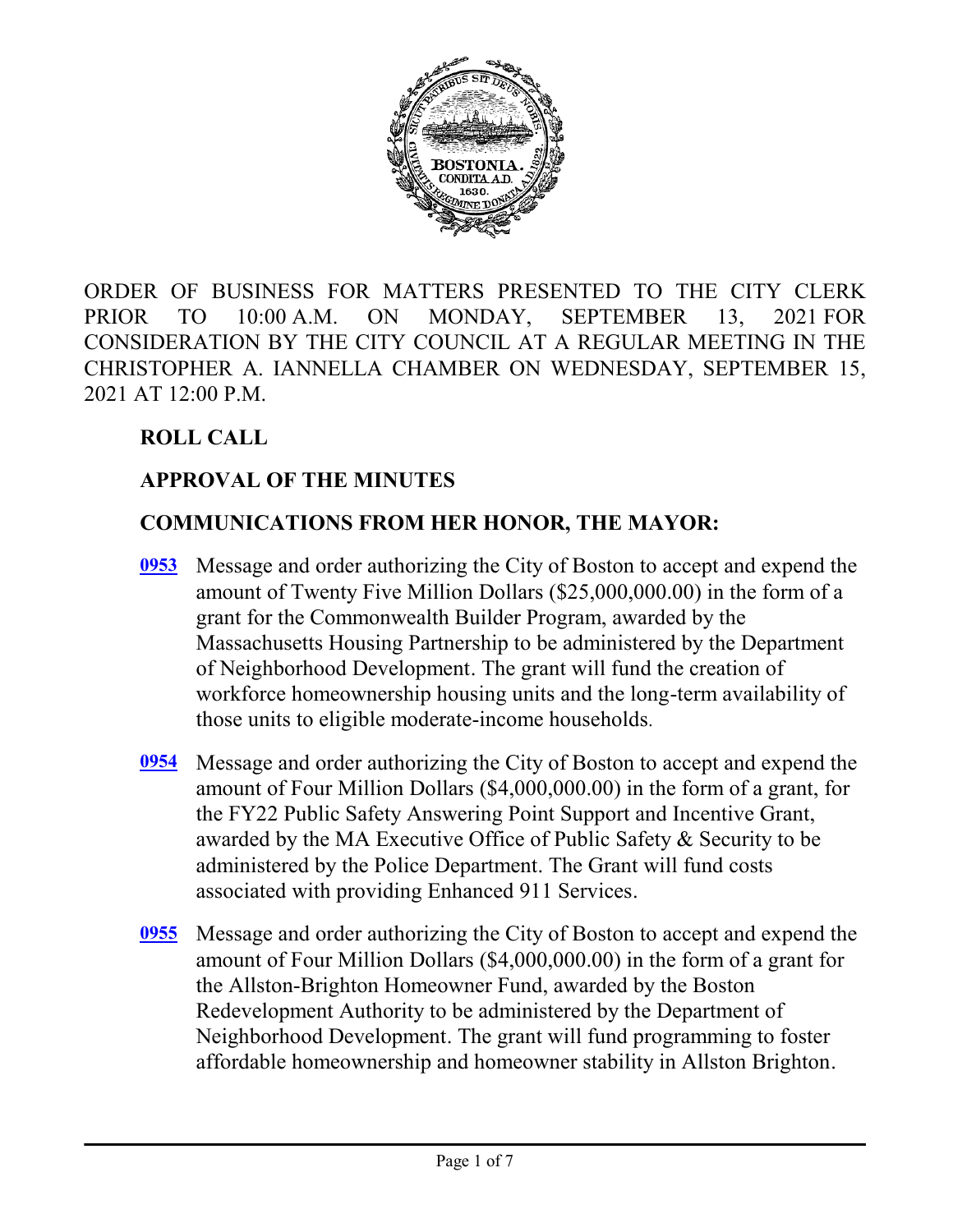- Message and order authorizing the City of Boston to accept and expend the amount of Three Hundred Ninety-Nine Thousand Four Hundred Eighteen Dollars and Seventy-Three Cents (\$399,418.73) in the form of a grant for the FY22 State 911 Training Grant, awarded by the MA Executive Office of Public Safety & Security to be administered by the Police Department. The grant will fund the training and certification of Enhanced 911 Telecommunications staff. **[0956](http://boston.legistar.com/gateway.aspx?m=l&id=/matter.aspx?key=4752)**
- Message and order authorizing the City of Boston to accept and expend the amount of Two Hundred Fifty-Four Thousand One Hundred Ninety-Four Dollars (\$254,194.00) in the form of a grant, for the Challenge Grant, awarded by the William T. Grant Foundation, passed through Northeastern University, to be administered by the Department of Youth and  $\&$ Employment. The grant will fund research by Northeastern University Dukakis Center for Urban and Regional Policy that inform the design of a more inclusive workforce development system for the youth in Boston. **[0957](http://boston.legistar.com/gateway.aspx?m=l&id=/matter.aspx?key=4754)**
- Message and order authorizing the City of Boston to accept and expend the amount of One Hundred Thousand Dollars (\$100,000.00) in the form of a grant for the No Kid Hungry, awarded by Share Our Strength to be administered by the Office of Food Access. The grant will fund school-based food programs (BosFoodLove) and the Community Hub Schools Initiative. **[0958](http://boston.legistar.com/gateway.aspx?m=l&id=/matter.aspx?key=4755)**
- Message and order authorizing the City of Boston to accept and expend the amount of Forty Four Thousand Six Hundred Forty Seven Dollars (\$44,647.00) in the form of a grant, for the FY20 CARES Act Supplemental Operating Funds, awarded by the United States Department of Housing & Urban Development, passed through the Boston Housing Authority, to be administered by the Office of Food Access. The grant will fund food box preparation and delivery services to eight BHA housing sites. **[0959](http://boston.legistar.com/gateway.aspx?m=l&id=/matter.aspx?key=4756)**
- Message and order authorizing the City of Boston to accept and expend the amount of Thirty Two Thousand Five Hundred Dollars (\$32,500.00) in the form of a grant for a Policy Fellowship, awarded by the University of Massachusetts to be administered by the Office of Equity. The grant will fund a research fellow who will assist in tracking a diverse portfolio of policy issues, and benchmarking policy trends nationally. **[0960](http://boston.legistar.com/gateway.aspx?m=l&id=/matter.aspx?key=4757)**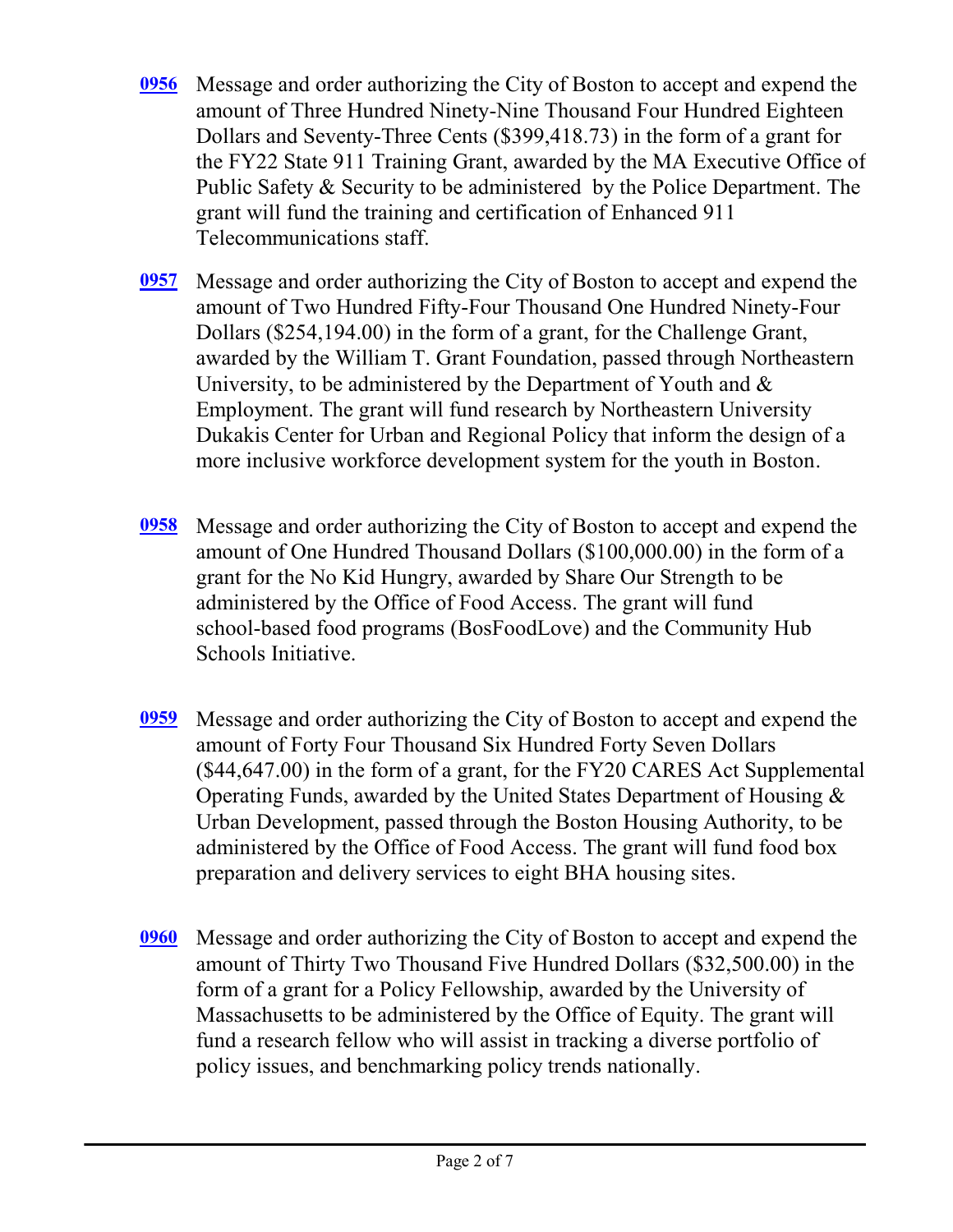Message and order authorizing the City of Boston to accept and expend the **[0961](http://boston.legistar.com/gateway.aspx?m=l&id=/matter.aspx?key=4758)** amount of One Thousand Dollars (\$1,000.00) in the form of a grant, for the Youth Poet Laureate Program, awarded by Donor Groups to be administered by the Arts & Culture. The grant will fund and support the publication of the next Youth Poet Laureate Book.

#### **REPORTS OF PUBLIC OFFICERS AND OTHERS:**

- [0962](http://boston.legistar.com/gateway.aspx?m=l&id=/matter.aspx?key=4547) Notice was received from the Acting Mayor of the appointment of Alison Brizius as Commissioner of the Environment Department effective August 2, 2021.
- [0963](http://boston.legistar.com/gateway.aspx?m=l&id=/matter.aspx?key=4775) Notice was received from the City Clerk in accordance with Chapter 6 of the Ordinances of 1979 re: action taken by the Mayor on papers acted upon by the City Council at its meeting of August 18, 2021.
- The Constables Bond of Samuel Desrosiers has been duly approved and received by the Collector-Treasurer. **[0964](http://boston.legistar.com/gateway.aspx?m=l&id=/matter.aspx?key=4783)**
- [0965](http://boston.legistar.com/gateway.aspx?m=l&id=/matter.aspx?key=4786) Notice was received from the Acting Mayor of the appointment of Jasmin Winn as the Project Manager for the Boston Cannabis Board effective September 20, 2021.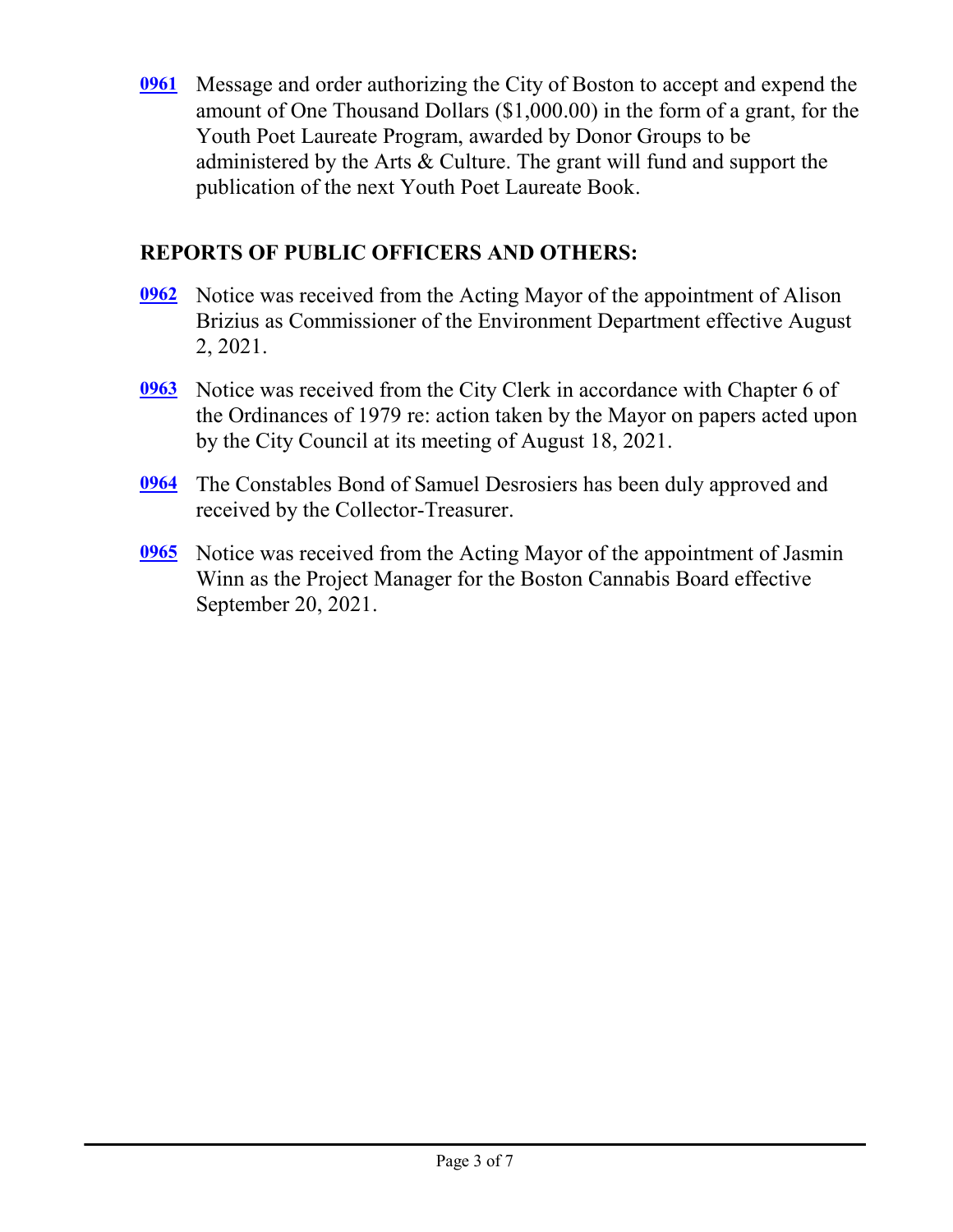# **REPORTS OF COMMITTEES:**

- The Committee on Arts, Culture, Tourism & Special Events to which was referred on April 14, 2021, Docket #0549, order authorizing the City of Boston to accept and expend the amount of Two Million Fifty-One Thousand Nine Hundred Three Dollars (\$2,051,903.00) in the form of a grant for the Boston Cultural Fund, awarded by the Boston Redevelopment Authority to be administered by the Office of Arts and Culture. The grant will fund cultural spaces, organizations, programs, artists, and activities in the South End, with the goal of preserving and enhancing cultural activity, submits a report recommending that the committee report ought to pass. **[0549](http://boston.legistar.com/gateway.aspx?m=l&id=/matter.aspx?key=4555)**
- [0353](http://boston.legistar.com/gateway.aspx?m=l&id=/matter.aspx?key=4656) The Committee on Government Operations, to which was referred on February 24, 2021, Docket #0353, Communication was received from Eneida Tavares, Chair, of the Board of Election, for your approval a citizen petition entitled "Petition for Eversource Substation East Boston", submits a report recommending that the petition ought to pass in a new draft.
- The Committee on Government Operations, to which was referred on March 31, 2021, Docket #0481, Ordinance Amending the City of Boston Code, Section 5-5.20, Paid Parental Leave for City of Boston Employees, submits a report recommending that the ordinance ought to pass. **[0481](http://boston.legistar.com/gateway.aspx?m=l&id=/matter.aspx?key=4671)**
- The Committee on Government Operations , to which was referred on June 16, 2021, Docket #0773, ordinance creating a Commission on Black Men and Boys, submits a report recommending that the ordinance ought to pass in a new draft. **[0773](http://boston.legistar.com/gateway.aspx?m=l&id=/matter.aspx?key=4781)**
- The Committee on Government Operations, to which was referred on **[0896](http://boston.legistar.com/gateway.aspx?m=l&id=/matter.aspx?key=3494)** August 18, 2021, Docket #0896, Communication was received from Eneida Tavares, Chair, of the Board of Election, for your approval a citizen petition entitled "An Elected Boston School Committee" for the placement of a local nonbinding public opinion advisory question on the ballot of the next regular municipal election on November 2, 2021, submits a report recommending that the petition ought to pass.

# **MATTERS RECENTLY HEARD-FOR POSSIBLE ACTION:**

**Councilor(s) O'Malley offered the following:** Ordinance Amending City of Boston Code, Ordinances, Chapter VII, Sections 7-2.1 and 7-2.2, Building Energy Reporting and Disclosure (BERDO). **[0775](http://boston.legistar.com/gateway.aspx?m=l&id=/matter.aspx?key=4720)**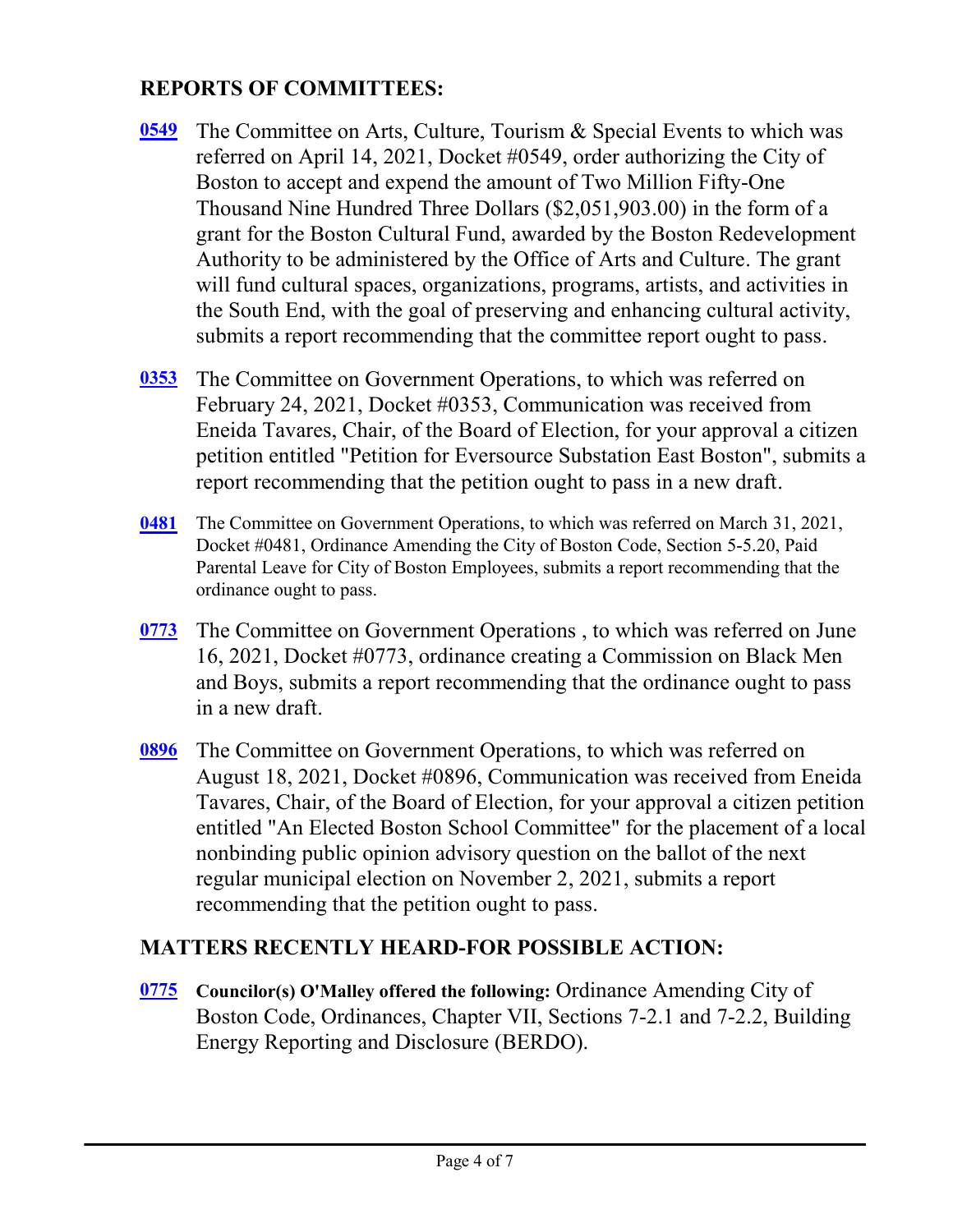#### **MOTIONS, ORDERS AND RESOLUTIONS:**

- **Councilor(s) Bok offered the following:** Order for a hearing to discuss city protocols for providing public records. **[0966](http://boston.legistar.com/gateway.aspx?m=l&id=/matter.aspx?key=4772)**
- **Councilor(s) O'Malley and Campbell offered the following:** Order regarding Civilian Review Board nominations. **[0967](http://boston.legistar.com/gateway.aspx?m=l&id=/matter.aspx?key=4780)**
- **Councilor(s) Arroyo and Mejia offered the following:** Resolution recognizing September 15th-October 15th as Hispanic Heritage Month in the City of Boston. **[0968](http://boston.legistar.com/gateway.aspx?m=l&id=/matter.aspx?key=4776)**
- **Councilor(s) Flynn offered the following:** Resolution celebrating Always Ask, Proud to Tell Day. **[0969](http://boston.legistar.com/gateway.aspx?m=l&id=/matter.aspx?key=4784)**

#### **PERSONNEL ORDERS:**

Councilor O'Malley for Councilor Bok offered the following: Order for the appointment of temporary employees Kennedy Avery and Emily Brown in City Council. **[0970](http://boston.legistar.com/gateway.aspx?m=l&id=/matter.aspx?key=4785)**

# **GREEN SHEETS:**

**[5](http://boston.legistar.com/gateway.aspx?m=l&id=/matter.aspx?key=4765)** Legislative Calendar for September 15, 2021.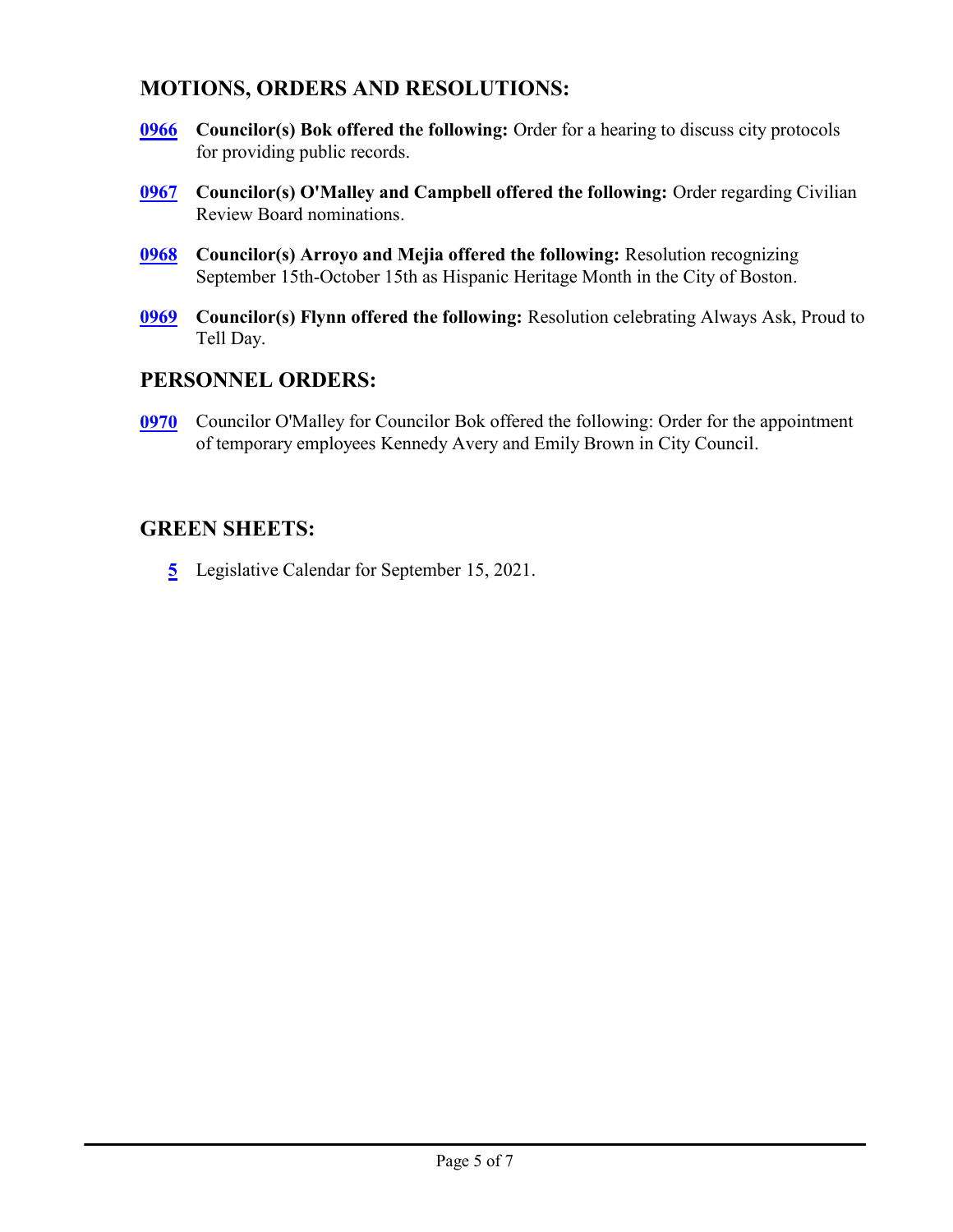#### **CONSENT AGENDA:**

- **Councilor(s) O'Malley offered the following:** Resolution in memory of Orestes Demetriades. **[0971](http://boston.legistar.com/gateway.aspx?m=l&id=/matter.aspx?key=4546)**
- **Councilor(s) O'Malley and Arroyo offered the following:** Resolution in memory of Thomas M. Donahue. **[0972](http://boston.legistar.com/gateway.aspx?m=l&id=/matter.aspx?key=4549)**
- **[0973](http://boston.legistar.com/gateway.aspx?m=l&id=/matter.aspx?key=4551) Councilor(s) O'Malley offered the following:** Resolution congratulating Nicole Dumas.
- **Councilor(s) O'Malley offered the following:** Resolution recognizing Margot Gillian O'Malley. **[0974](http://boston.legistar.com/gateway.aspx?m=l&id=/matter.aspx?key=4552)**
- **Councilor(s) O'Malley offered the following:** Resolution congratulating Officer Jorge Mercado. **[0975](http://boston.legistar.com/gateway.aspx?m=l&id=/matter.aspx?key=4572)**
- **[0976](http://boston.legistar.com/gateway.aspx?m=l&id=/matter.aspx?key=4577) Councilor(s) Flynn offered the following:** Resolution recognizing Alison Newman.
- **Councilor(s) Mejia offered the following:** Resolution recognizing Chrismaldi Vazquez-Casado. **[0977](http://boston.legistar.com/gateway.aspx?m=l&id=/matter.aspx?key=4578)**
- **Councilor(s) Mejia offered the following:** Resolution recognizing Black Boston COVID Coalition. **[0978](http://boston.legistar.com/gateway.aspx?m=l&id=/matter.aspx?key=4579)**
- **[0979](http://boston.legistar.com/gateway.aspx?m=l&id=/matter.aspx?key=4580) Councilor(s) Mejia offered the following:** Resolution recognizing Yhinny Matos.
- **Councilor(s) Mejia offered the following:** Resolution recognizing Monica Cannon Grant. **[0980](http://boston.legistar.com/gateway.aspx?m=l&id=/matter.aspx?key=4581)**
- **Councilor(s) Mejia offered the following:** Resolution recognizing Tufts Health Plan Senior Care Option. **[0981](http://boston.legistar.com/gateway.aspx?m=l&id=/matter.aspx?key=4582)**
- **[0982](http://boston.legistar.com/gateway.aspx?m=l&id=/matter.aspx?key=4583) Councilor(s) Mejia offered the following:** Resolution recognizing Vetto Casado.
- **[0983](http://boston.legistar.com/gateway.aspx?m=l&id=/matter.aspx?key=4584) Councilor(s) Mejia offered the following:** Resolution recognizing Determined Divas.
- **[0984](http://boston.legistar.com/gateway.aspx?m=l&id=/matter.aspx?key=4585) Councilor(s) Mejia offered the following:** Resolution recognizing Pamela Aimee Leins.
- **[0985](http://boston.legistar.com/gateway.aspx?m=l&id=/matter.aspx?key=4627) Councilor(s) Campbell offered the following:** Resolution recognizing John Martin.
- **[0986](http://boston.legistar.com/gateway.aspx?m=l&id=/matter.aspx?key=4764) Councilor(s) Flynn offered the following:** Resolution in memory of Man Ho Chan.
- **[0987](http://boston.legistar.com/gateway.aspx?m=l&id=/matter.aspx?key=4766) Councilor(s) Campbell offered the following:** Resolution recognizing Omesa Spencer.
- **[0988](http://boston.legistar.com/gateway.aspx?m=l&id=/matter.aspx?key=4767) Councilor(s) Campbell offered the following:** Resolution recognizing Lesley Durant.
- **[0989](http://boston.legistar.com/gateway.aspx?m=l&id=/matter.aspx?key=4768) Councilor(s) Campbell offered the following:** Resolution recognizing Janette Bartley.
- **Councilor(s) Campbell offered the following:** Resolution recognizing Raymond Nenbard. **[0990](http://boston.legistar.com/gateway.aspx?m=l&id=/matter.aspx?key=4769)**